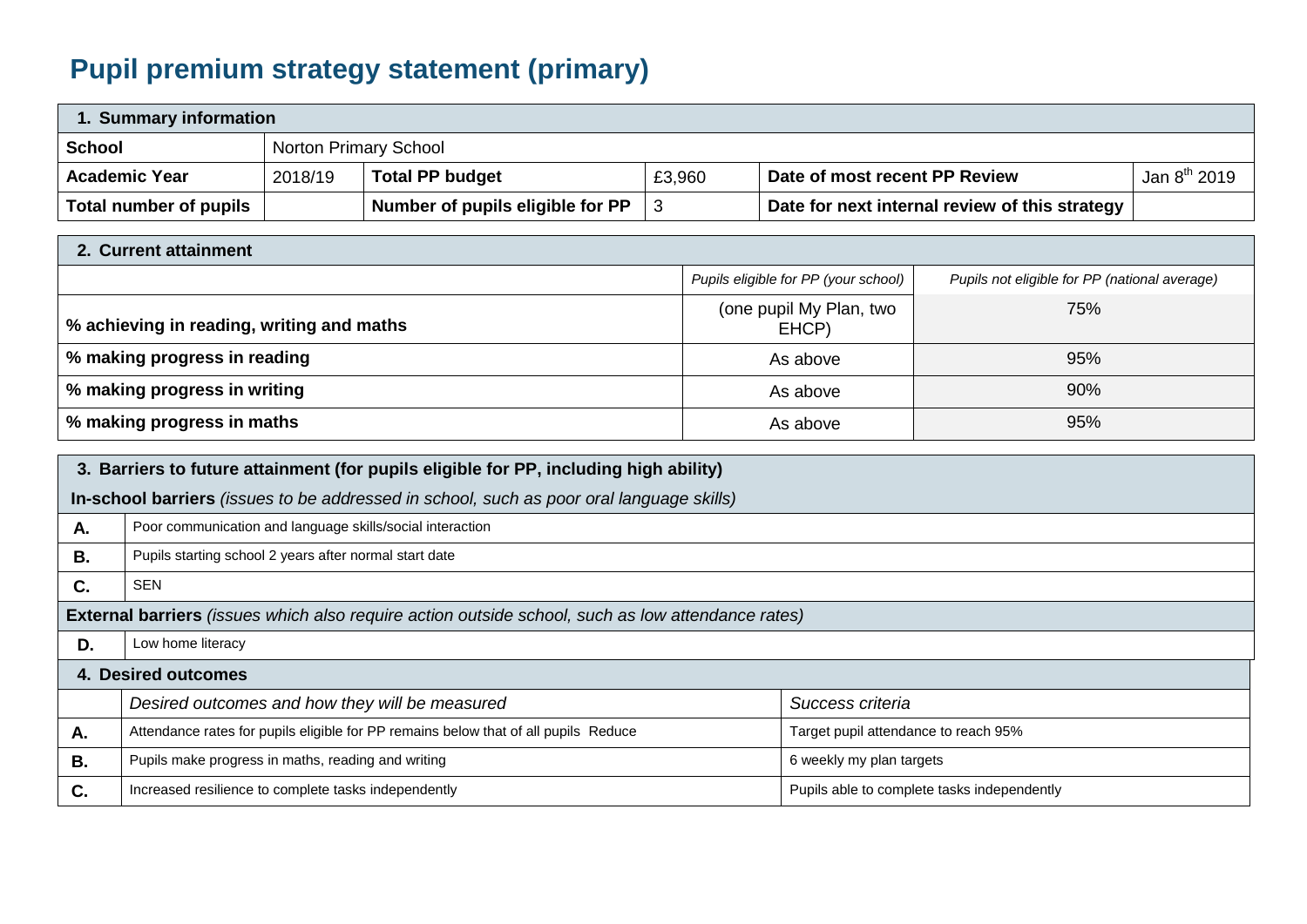| 5. Planned expenditure                                                                                                                                                                      |                                           |                                                        |                                                   |                   |                                            |
|---------------------------------------------------------------------------------------------------------------------------------------------------------------------------------------------|-------------------------------------------|--------------------------------------------------------|---------------------------------------------------|-------------------|--------------------------------------------|
| Academic year                                                                                                                                                                               |                                           |                                                        |                                                   |                   |                                            |
| The three headings below enable schools to demonstrate how they are using the pupil premium to improve classroom pedagogy, provide targeted<br>support and support whole school strategies. |                                           |                                                        |                                                   |                   |                                            |
| i. Quality of teaching for all                                                                                                                                                              |                                           |                                                        |                                                   |                   |                                            |
| <b>Desired outcome</b>                                                                                                                                                                      | <b>Chosen action</b><br>/ approach        | What is the evidence and<br>rationale for this choice? | How will you ensure<br>it is implemented<br>well? | <b>Staff lead</b> | When will you<br>review<br>implementation? |
| Pupils make progress in maths, reading and<br>writing                                                                                                                                       | Catch up maths                            | Assessment of pupil need                               | Monitor pupil progress                            | JJ                | termly                                     |
| Pupils make progress in maths, reading and<br>writing                                                                                                                                       | 1:1 support                               | Need for pre teaching and additional<br>reading        | Monitor pupil progress                            | JJ                | termly                                     |
| <b>Total budgeted cost</b>                                                                                                                                                                  |                                           |                                                        |                                                   |                   | £1865                                      |
| ii. Targeted support                                                                                                                                                                        |                                           |                                                        |                                                   |                   |                                            |
| <b>Desired outcome</b>                                                                                                                                                                      | <b>Chosen</b><br>action/approac<br>h.     | What is the evidence and<br>rationale for this choice? | How will you ensure<br>it is implemented<br>well? | <b>Staff lead</b> | When will you<br>review<br>implementation? |
| Increased resilience to complete tasks<br>independently                                                                                                                                     | Behaviour support<br>(E135)               | Need for external support                              | Link to My assessments<br>and EHCP                | JJ                | June 2017                                  |
| Increased resilience to complete tasks                                                                                                                                                      | EP visits (£500)                          | Need for external support                              | Link to My assessments<br>and EHCP                | JJ                | June 2018                                  |
| Increased self- expression and confidence                                                                                                                                                   | Horse riding<br>(F150)                    | Discussion with parents/ carers and<br>child           | Link to My assessments<br>and EHCP                | JJ                | June 2018                                  |
| <b>Total budgeted cost</b>                                                                                                                                                                  |                                           |                                                        |                                                   |                   | £775                                       |
| iii. Other approaches                                                                                                                                                                       |                                           |                                                        |                                                   |                   |                                            |
| <b>Desired outcome</b>                                                                                                                                                                      | <b>Chosen</b><br>action/approac<br>h.     | What is the evidence and<br>rationale for this choice? | How will you ensure<br>it is implemented<br>well? | <b>Staff lead</b> | When will you<br>review<br>implementation? |
| Attendance rates for pupils eligible for PP<br>remains below that of all pupils Reduce                                                                                                      | Termly attendance<br>meetings with family | The impact of attendance on learning and<br>resilience | Monitor attendance rates                          | JJ                | termly                                     |
| <b>Total budgeted cost</b>                                                                                                                                                                  |                                           |                                                        |                                                   | none              |                                            |